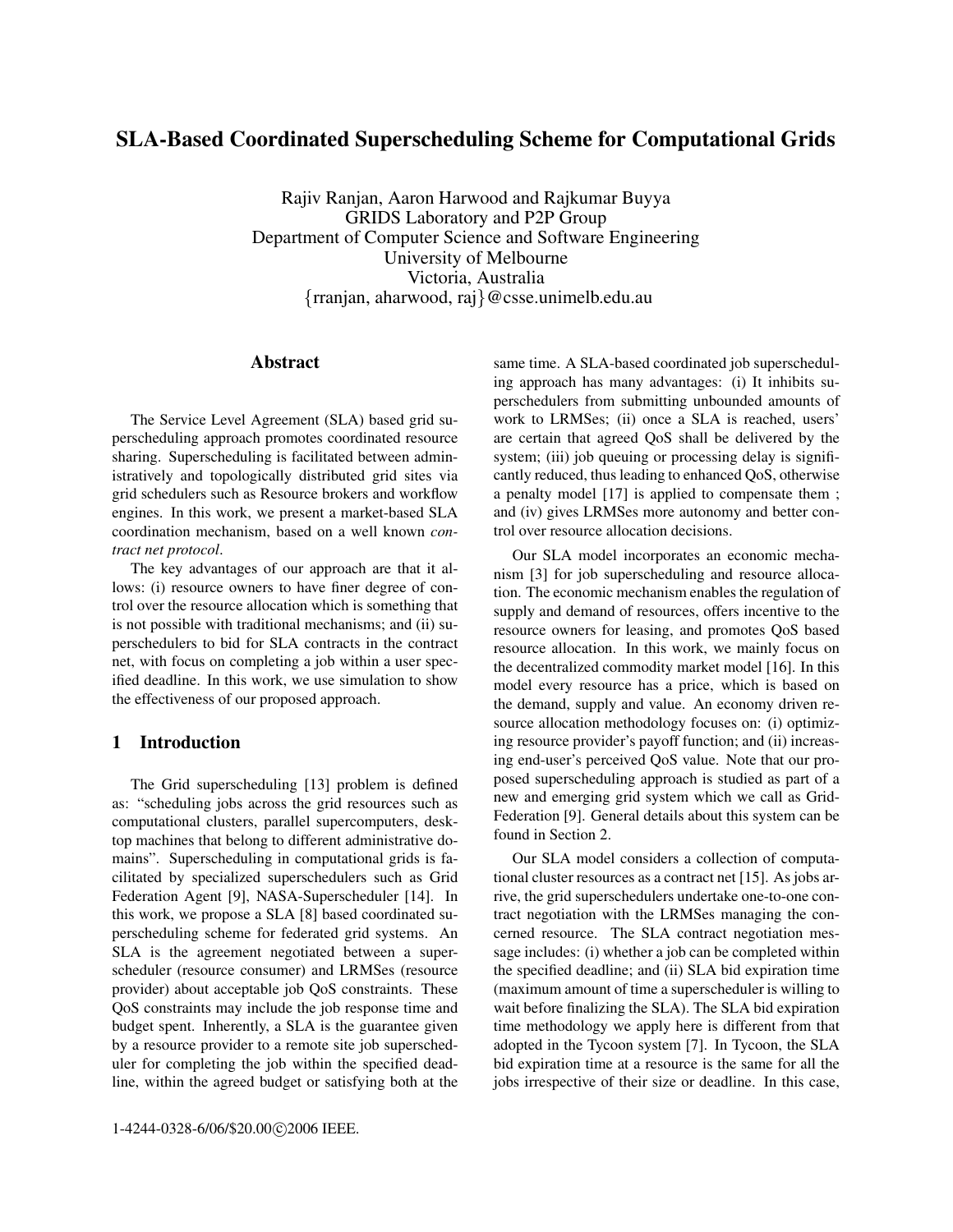

**Figure 1. Grid-Federation**

the total bid-processing delay is directly controlled by the local resource auctioneer. In our model, the superscheduler bids with a SLA bid expiration time proportional to the job's deadline. The focus is on meeting the job's SLA requirements, particularly the job's deadline.

Our time constrained SLA bid-based contract negotiation approach gives LRMSes finer control over the resource allocation decision as compared to traditional First-Come-First-Serve (FCFS) approach. Existing superscheduling systems including NASA-Superscheduler assumes every LRMS allocates the resources using FCFS scheduling scheme. In this work, we propose a Greedy backfilling LRMS scheduling that focus on maximizing resource owner's payoff function. In this case, a LRMS maintains a queue of SLA bid requests generated by various superschedulers in the system at a time t. Every SLA bid has an associated expiry time. If the concerned LRMS does not reply within that expiry period, then the SLA request is considered to be expired. Greedy backfilling is based on well known Greedy or Knapsack method [6]. The LRMSes periodically iterates through the local SLA bids and finalizes the contract with those that fit the resource owner's payoff function.

The main contribution of this work includes: (i) a SLA bid based superscheduling approach; (ii) a Greedy backfilling cluster scheduling approach for LRMSes that focus on maximizing the resource owners' payoff function; and (iii) allowing resource owners to have a finer degree of control over resource allocation decisions. In this work, we use simulation to evaluate the feasibility of our proposed approach. The paper is organized as follows. In section 2, we present a brief overview of our Grid-Federation superscheduling framework. Section 3.1 presents details about our proposed bid-based SLA contract negotiation model. In section 3.2, we give details about our proposed Greedy backfilling LRMS scheduling approach. In section 4, we present various experiments and discuss our results. We end this paper with concluding remarks and our future vision in Section 5. Note that, in Table. 1 we define the various notations that we use in this paper.

# **2 Brief overview of Grid-Federation**

The Grid-Federation [9] system is defined as a large scale resource sharing system that consists of a cooperative federation of distributed clusters based on policies defined by their owners (shown in Fig.1). Fig.1 shows an abstract model of our Grid-Federation deployed over a shared federation directory. To enable policy based transparent resource sharing between these clusters, we define and model a new RMS system, which we call Grid Federation Agent (GFA). Currently, we assume that the directory information is shared us-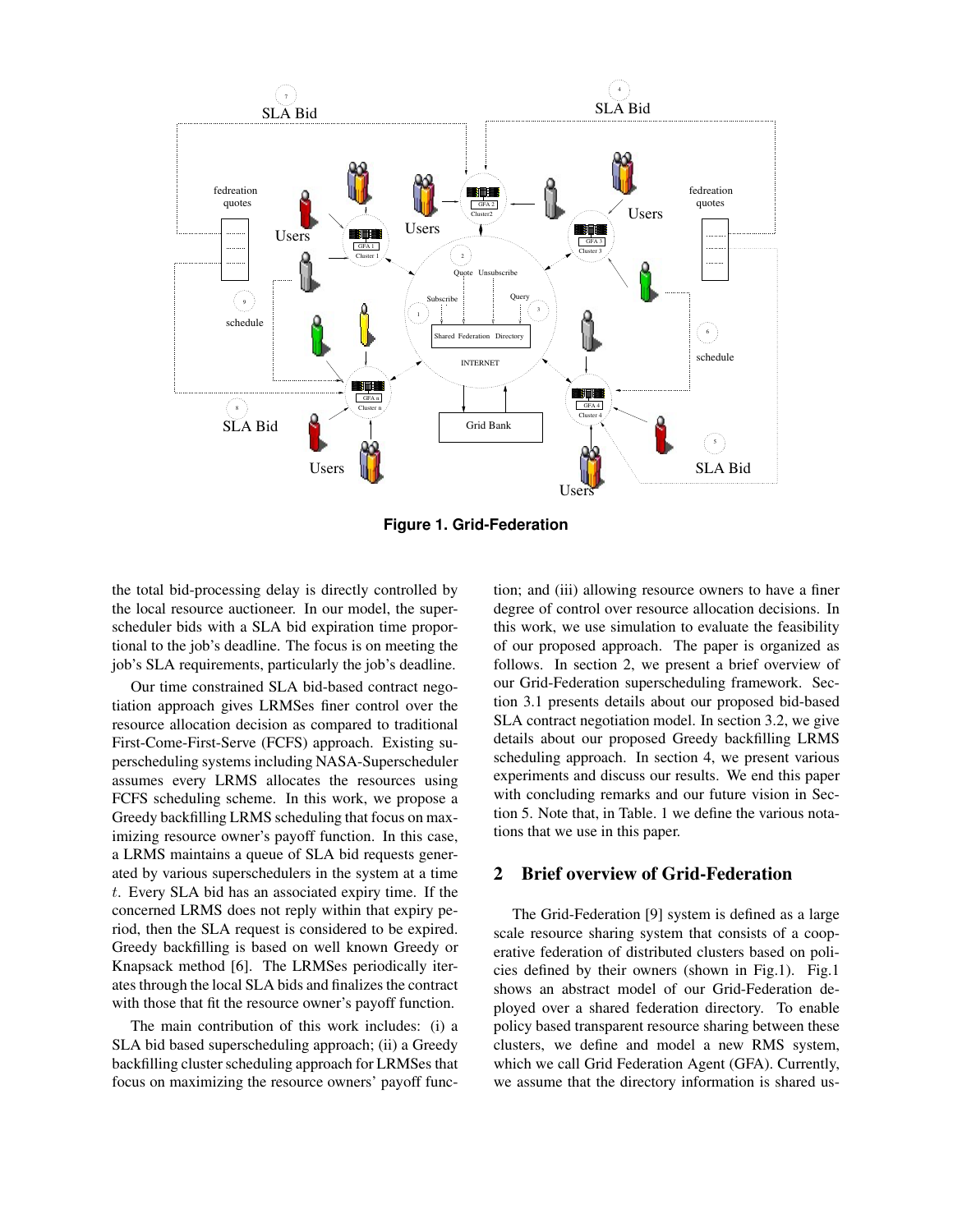|                                                                                                                                                                    | rable T. Notations                                                            |  |  |  |  |  |
|--------------------------------------------------------------------------------------------------------------------------------------------------------------------|-------------------------------------------------------------------------------|--|--|--|--|--|
| Symbol                                                                                                                                                             | Meaning                                                                       |  |  |  |  |  |
| $\boldsymbol{n}$                                                                                                                                                   | number of Grid Federation Agents (GFAs).                                      |  |  |  |  |  |
| $c_i$                                                                                                                                                              | resource access cost at GFA i.                                                |  |  |  |  |  |
| $p_i$                                                                                                                                                              | number of processors at GFA $i$ .                                             |  |  |  |  |  |
| $J_{i,j,k}$                                                                                                                                                        | i-th job from the j-th user of $k$ -th GFA.                                   |  |  |  |  |  |
| $p_{i,j,k}$                                                                                                                                                        | number of processor required by $J_{i, j, k}$ .                               |  |  |  |  |  |
| $\overline{b_{i,j,k}}$                                                                                                                                             | assigned budget to $J_{i,j,k}$ .                                              |  |  |  |  |  |
| $\frac{d_{i,j,k}}{d^e}$                                                                                                                                            | assigned deadline to $J_{i,j,k}$ .                                            |  |  |  |  |  |
|                                                                                                                                                                    | effective deadline for $J_{i,j,k}$ .                                          |  |  |  |  |  |
|                                                                                                                                                                    | time function (expected response time for $J_{i,j,k}$ at resource k).         |  |  |  |  |  |
| $\frac{d_{i,j,k}^{c}}{D(J_{i,j,k}, R_k)}$<br>$\frac{B(J_{i,j,k}, R_k)}{B(J_{i,j,k}, R_k)}$<br>cost function (expected budget spent for $J_{i,j,k}$ at resource k). |                                                                               |  |  |  |  |  |
|                                                                                                                                                                    | incentive earned by resource owner $k$ over simulation period.                |  |  |  |  |  |
| $\frac{I_k}{\tau(J_{i,\underline{j},k})}$                                                                                                                          | returns next SLA bid interval $\Delta t_{neq g_{i,j,k,p}}$ for $J_{i,j,k}$ .  |  |  |  |  |  |
| $\overline{{}^t n e g_{i,j,k}}$                                                                                                                                    | total SLA bid interval/delay for $J_{i,j,k}$ .                                |  |  |  |  |  |
| $Q_{m,t}$                                                                                                                                                          | set of jobs that have been assigned but not accepted at GFA $m$ at time       |  |  |  |  |  |
|                                                                                                                                                                    | t.                                                                            |  |  |  |  |  |
|                                                                                                                                                                    | set of jobs that have been accepted at GFA $m$ at time $t$ .                  |  |  |  |  |  |
| $\frac{Q_{m,t}^a}{Q_{m,t}^s}$                                                                                                                                      | set of jobs sorted in decreasing order of incentive it provides to the        |  |  |  |  |  |
|                                                                                                                                                                    | resource owner at GFA $m$ at time $t$ .                                       |  |  |  |  |  |
| $n_{u}$                                                                                                                                                            | number of users over all clusters $(\sum_{k=1}^{n} n_k, n_k)$ number of users |  |  |  |  |  |
|                                                                                                                                                                    | at GFA $k$ ).                                                                 |  |  |  |  |  |
| $n_i$                                                                                                                                                              | total jobs in the federation $(\sum_{k}^{n} u_i) = 1, n_k, u_i)$ .            |  |  |  |  |  |
| $t_{s_{i,j,k}}$                                                                                                                                                    | job submission delay (user to GFA)                                            |  |  |  |  |  |
| $t_{r_{i,j,k}}$                                                                                                                                                    | finished job return delay (GFA to user).                                      |  |  |  |  |  |
| $\Delta t_{neg_{i,j,k,p}}$                                                                                                                                         | total delay for $p$ -th SLA bid for $J_{i,j,k}$ .                             |  |  |  |  |  |
| $\overline{\lambda_{S}}$ <i>LA</i> <sub>i</sub>                                                                                                                    | SLA arrival rate at GFA i.                                                    |  |  |  |  |  |
| $\mu_{SLA_i}$                                                                                                                                                      | SLA satisfaction rate at GFA i.                                               |  |  |  |  |  |
| $l_{i,j,k}$                                                                                                                                                        | job length for $\overline{J_{i,j,k}}$ (in terms of million instructions)      |  |  |  |  |  |
| $\alpha_{i,j,k}$                                                                                                                                                   | communication overhead for $\overline{J}_{i, j, k}$                           |  |  |  |  |  |

**Table 1. Notations**

ing some efficient protocol (e.g. a peer-to-peer protocol [12, 5]). In this case, the P2P system provides a decentralized database with efficient updates and range query capabilities. Individual GFAs access the directory information using the interface shown in Fig.1, i.e. subscribe, quote, unsubscribe, and query. The specifics of the interface can be found in [10]. Our approach considers the emerging computational economy metaphor for the Grid-Federation. Some of the commonly used economic models [3] in resource allocation includes the commodity market model, the posted price model, the bargaining model, the tendering/contract-net model, the auction model, the bid-based proportional resource sharing model, the community/coalition model and the monopoly model. Grid-Federation considers decentralized commodity market model for managing job scheduling and resource allocation. In this case, the resource owners: (i) can clearly define what is shared in the Grid-Federation while maintaining a complete autonomy; (ii) can dictate who is given access; and (iii) get incentives for leasing their resources to federation users.

In Fig.1 a user who is local to GFA 3 is submitting a job. If the user's job QoS can't be satisfied locally then GFA 3 queries the federation directory to obtain the quote of the 1-st fastest (if the user is seeking optimize for time (OFT)) or 1-st cheapest cluster (if the user is seeking to optimize for cost (OFC)). In this case, the federation directory returns the quote advertised by GFA 2. Following this, GFA 3 bids for SLA contract (enquiry about QoS guarantee in terms of response time) at GFA 2. If GFA has too much load or the SLA bid does not fit

the resource owner payoff function, the bid eventually timeouts. In this case, the SLA bid by GFA 2 times out. As the next superscheduling iteration, GFA 3 queries the federation directory for the 2-nd cheapest/fastest GFA and so on. The process of SLA bids is repeated until GFA 3 finds a GFA that can schedule the job (i.e. accept the SLA bid) (in this example the job is finally scheduled on cluster 4).

### **3 Models**

#### **3.1 SLA model**

The SLA model we consider is that of a set of distributed cluster resources each offering a fixed amount of processing power. The resources form part of the federated grid environment and are shared amongst the endusers, each having its own SLA parameters. SLAs are managed and coordinated through an admission control mechanism enforced by GFA at each resource site. Each user in the federation has a job  $J_{i,j,k}$ . We write  $J_{i,j,k}$ to represent the  $i$ -th job from the  $j$ -th user of the  $k$ -th resource. A job consists of the number of processors required,  $p_{i,j,k}$ , the job length,  $l_{i,j,k}$  (in terms of millions of instructions), the communication overhead,  $\alpha_{i,j,k}$  and SLA parameters the budget,  $b_{i,j,k}$ , the deadline or maximum delay,  $d_{i,j,k}$ . More details about the job model can be found in [9].

#### **3.1.1 SLA bid with expiration time (based on contract net protocol [15])**

The collection of GFAs in the federation are referred to as a contract net, and job-migration in the net is facilitated through the SLA contracts. Each GFA can take on two roles either a *manager* or *contractor*. The GFA to which a user submits a job for processing is referred to as the manager GFA. The manager GFA is responsible for superscheduling the job in the net. The GFA which accepts the job from the manager GFA and overlooks its execution is referred to as the contractor GFA. Individual GFAs are not assigned these roles in advance. The role may change dynamically over time as per the user's job requirements. Thus, the GFA alternates between these two roles or adheres to both over the course of superscheduling.

As jobs arrive at a GFA, the GFA adopts the role of a manager. Following this, the manager GFA queries the shared federation directory to obtain the quote for the contractor GFA that matches the user specified SLA parameters. Note that, users can seek optimization for one of the SLA parameters i.e. either response time (OFT) or the budget spent (OFC). Once, the manager obtains the quote for the desired contractor, it undertakes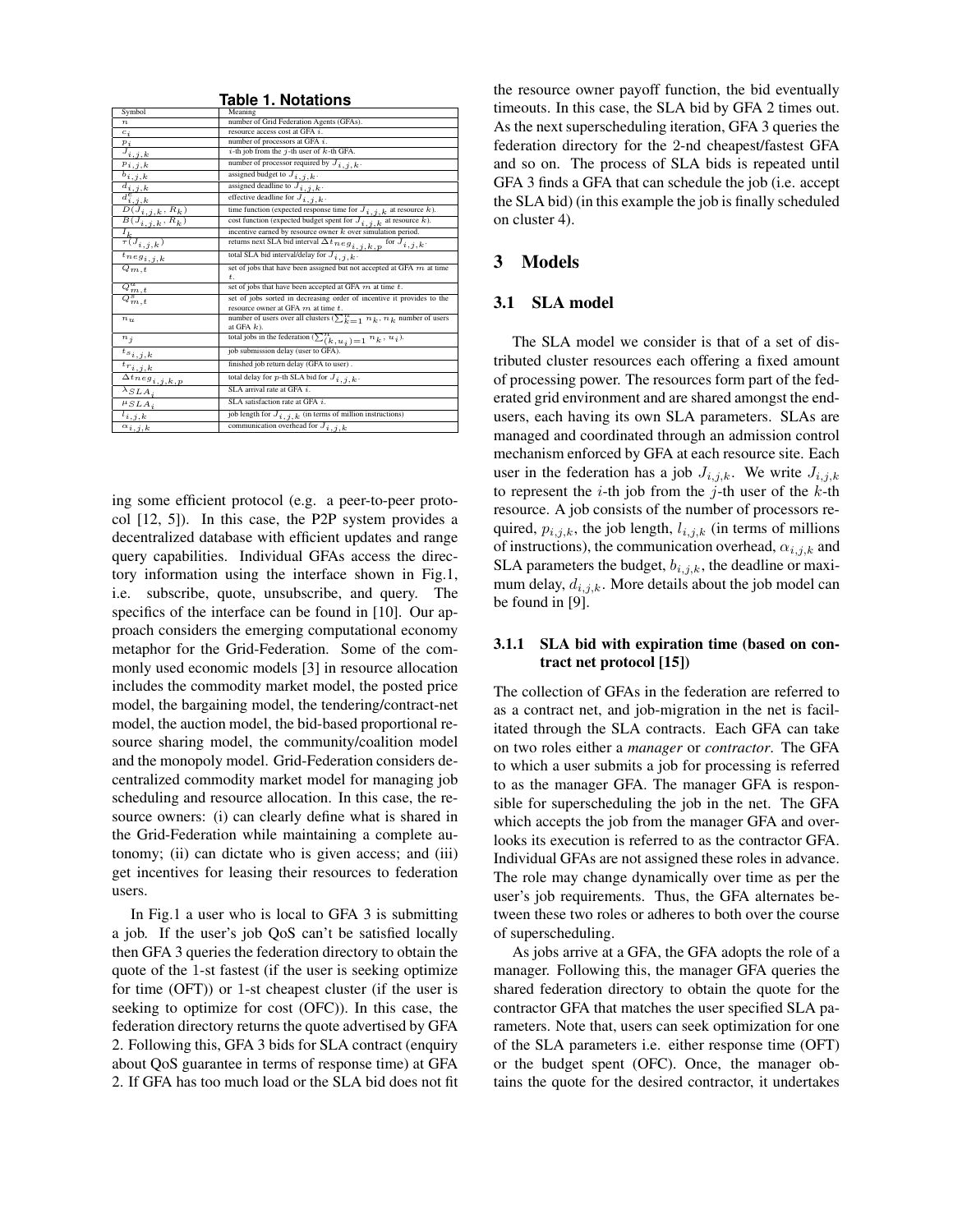

**Figure 2. Job superscheduling timeline**

one-to-one SLA contract negotiation with the contractor. The SLA contract negotiation message includes: (i) whether the job  $J_{i,j,k}$  can be completed within the specified deadline; and (ii) SLA bid expiration time  $\Delta t_{negi,j,k,l}$ . The contractor GFA has to reply within the bid time  $\Delta t_{negi,j,k,l}$ , otherwise the manager GFA undertakes SLA contract negotiation with the next available contractor in the net. Algorithm SLA bidding mechanism (refer to Algorithm 1) depicts various events and corresponding superscheduling actions undertaken by a GFA.

Our SLA contract model considers a part of the total job deadline as the SLA contract negotiation time (refer to Eq. 1). The manager GFA bids with a different SLA expiration interval given by Eq. 2. In Fig. 2 we show the job superscheduling timeline. The timeline includes the job submission delay,  $t_{s_{i,j,k}}$ , total SLA contract negotiation delay,  $t_{neg_{i,j,k}}$ , expected response time (computed using Eq. 1) and finished job return delay,  $t_{r_{i,j,k}}$ . The total SLA contract bidding delay available to the manager GFA for superscheduling job  $J_{i,j,k}$  is given by:

$$
t_{neg_{i,j,k}} = d_{i,j,k} - t_{s_{i,j,k}} - d_{i,j,k}^e - t_{r_{i,j,k}} \t (1)
$$

The total SLA contract bid negotiation delay  $t_{neg_{i,j,k}}$  assumes a finite number of values  $\Delta t_{neg_{i,j,k,1}},$  $\Delta t_{neg_{i,j,k,2}},...,\Delta t_{neg_{i,j,k,n}}$  in superscheduling a job  $J_{i,j,k}$  (refer to Fig. 2). We define the value of  $\Delta t_{neg_{i,j,k,l}}$ by

$$
\Delta t_{neg_{i,j,k,l}} = \frac{t_{neg_{i,j,k}} - \sum_{p=1}^{l-1} \Delta t_{neg_{i,j,k,p}}}{2}, l > 0
$$
\n(2)

Note that, the value for  $\Delta t_{neg_{i,j,k,l}}$  can be given by other distributions [2] such as uniform or random. We intend to analyze various distributions for SLA bid interval and study its effect on our proposed superscheduling approach in our future work. For simplicity, in this work we use the distribution given by Eq. 2.

As the superscheduling iteration increases, the manager GFAs give less time to the contractor to decide on the SLA in order to meet the user's job deadline. This approach allows a large number of scheduling iterations to the manager GFA. However, if the user's SLA parameters cannot be satisfied (after iterating up to the greatest  $r$  such that GFA could feasibly complete the job), then the job is dropped. To summarizes, a SLA bid for job  $J_{i,j,k}$  includes:

- *l*-th SLA bid expiry interval  $t_{neg_{i,j,k,l}}$  (computed using Eq.  $2$ );
- expected response time  $(d_{i,j,k}^e)$  (computed using Eq. 1).

We consider the function:

$$
\tau: J_{i,j,k} \longrightarrow \mathcal{Z}^+ \tag{3}
$$

which returns the next allowed SLA bidding time interval  $\Delta t_{neg_{i,j,k,p}}$  for a job  $J_{i,j,k}$  using Eq.2.

### **3.2 Greedy backfilling: (LRMS scheduling model)**

Most of the existing LRMSes apply system-centric policies for allocating jobs to resources. Some of the well known system-centric policies include: (i) FCFS; (ii) Conservative backfilling; and (ii) Easy backfilling. Experiments have shown that the job backfilling approach offers significant improvement in performance over the FCFS scheme. However, these system centric approaches allocate resources based on parameters that enhance system utilization or throughput. The LRMS either focuses on minimizing the response time (sum of queue time and actual execution time) or maximizing overall resource utilization of the system, and these are not specifically applied on a per-user basis (user oblivious). Further, the system centric LRMSes treat all resources with the same scale, thus neglecting the resource owner payoff function. In this case, the resource owners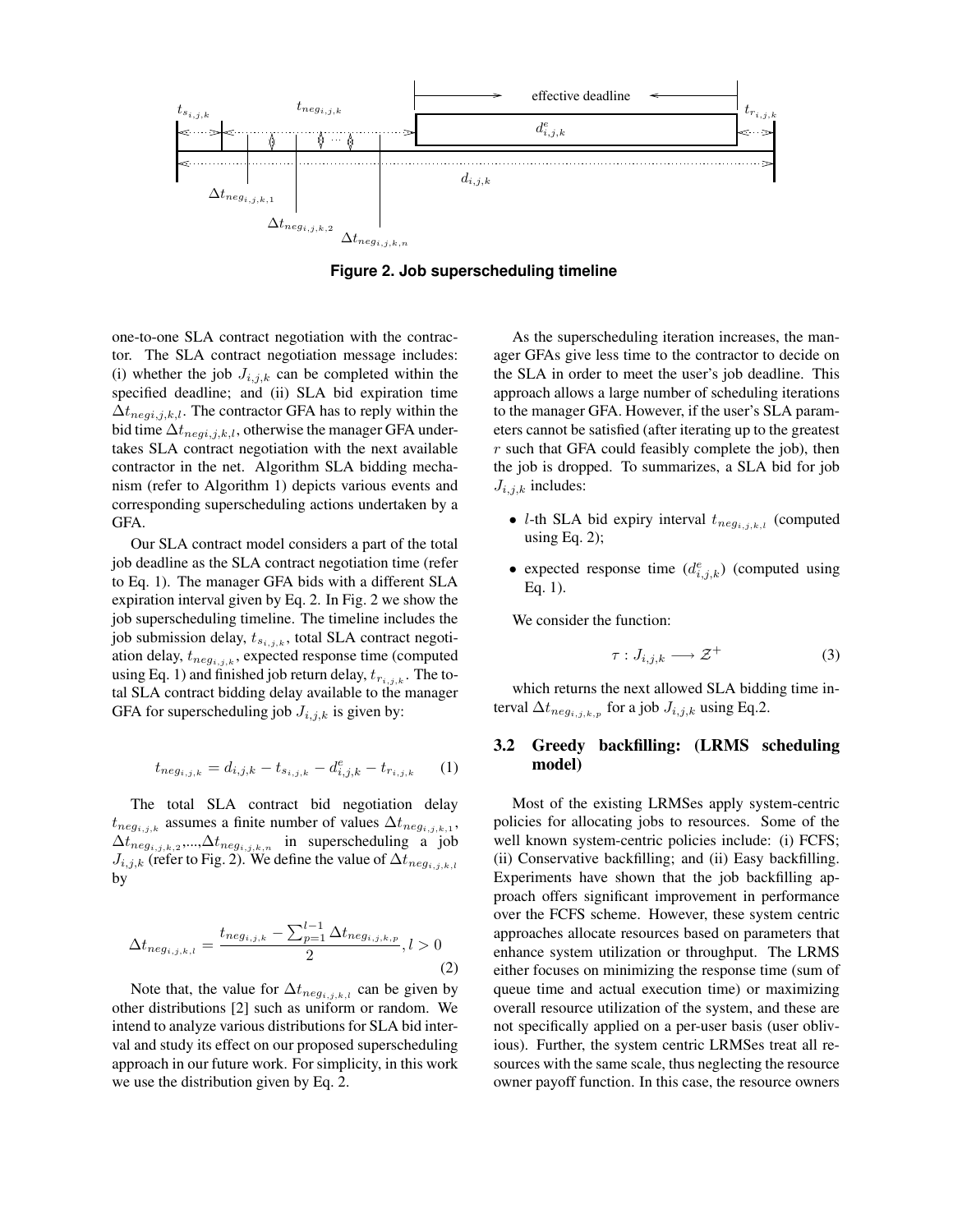| Algorithm 1: SLA bidding mechanism      |                                                        |  |  |  |  |  |
|-----------------------------------------|--------------------------------------------------------|--|--|--|--|--|
| PROCEDURE: SLA BIDDING MECHANISM<br>0.1 |                                                        |  |  |  |  |  |
| begin<br>0.2                            |                                                        |  |  |  |  |  |
| 0.3                                     | begin                                                  |  |  |  |  |  |
| 0.4                                     | <b>SUB-PROCEDURE:</b>                                  |  |  |  |  |  |
|                                         | EVENT USER JOB SUBMIT $(J_{i,j,k})$                    |  |  |  |  |  |
| 0.5                                     | call SLA_BID $(J_{i,j,k})$ .                           |  |  |  |  |  |
| 0.6                                     | end                                                    |  |  |  |  |  |
| 0.7                                     | begin                                                  |  |  |  |  |  |
| 0.8                                     | SUB-PROCEDURE: SLA BID $(J_{i,j,k})$                   |  |  |  |  |  |
| 0.9                                     | Send SLA bid for job $J_{i,j,k}$ to the next available |  |  |  |  |  |
|                                         | contractor GFA (obtained by querying the shared        |  |  |  |  |  |
|                                         | federation directory).                                 |  |  |  |  |  |
| 0.10                                    | end                                                    |  |  |  |  |  |
| 0.11                                    | begin                                                  |  |  |  |  |  |
| 0.12                                    | <b>SUB-PROCEDURE:</b>                                  |  |  |  |  |  |
|                                         | EVENT SLA BID REPLY $(J_{i,j,k})$                      |  |  |  |  |  |
| 0.13                                    | if SLA Contract Accepted then                          |  |  |  |  |  |
| 0.14                                    | Send the job $J_{i,j,k}$ to accepting GFA.             |  |  |  |  |  |
| 0.15                                    | end                                                    |  |  |  |  |  |
| 0.16                                    | else                                                   |  |  |  |  |  |
| 0.17                                    | call SLA_BID_TIMEOUT $(J_{i,j,k})$ .                   |  |  |  |  |  |
| 0.18                                    | end                                                    |  |  |  |  |  |
| 0.19                                    | end                                                    |  |  |  |  |  |
| 0.20                                    | begin                                                  |  |  |  |  |  |
| 0.21                                    | SUB-PROCEDURE:                                         |  |  |  |  |  |
|                                         | SLA_BID_TIMEOUT $(J_{i,j,k})$                          |  |  |  |  |  |
| 0.22                                    | if $\tau (J_{i,j,k}) \geq 0$ then                      |  |  |  |  |  |
| 0.23                                    | call SLA BID $(J_{i,j,k})$ .                           |  |  |  |  |  |
| 0.24                                    | end                                                    |  |  |  |  |  |
| 0.25                                    | else                                                   |  |  |  |  |  |
| 0.26                                    | Drop the job $J_{i,j,k}$ .                             |  |  |  |  |  |
| 0.27                                    | end                                                    |  |  |  |  |  |
| end<br>0.28                             |                                                        |  |  |  |  |  |
| 0.29 end                                |                                                        |  |  |  |  |  |

do not have any control over resource allocation decisions. While in reality the resource owner would like to dictate how his resources are made available to the outside world and apply a resource allocation policy that suits his payoff function. To summarize, the systemcentric approaches do not provide mechanisms for resource owners to dictate resource: (i) sharing; (ii) access and ; (iii) allocation policies.

To address this, we propose a Greedy method based resource allocation heuristic for LRMSes. Our proposed heuristic focuses on maximizing payoff function for the resource owners. The heuristic is based on the well known Greedy method. The Greedy method for solving optimization problems considers greedily maximizing or minimizing the short-term goals and hoping for the best, without regard to the long-term effects. This method has been used to solve *the knapsack problem* [6]. Greedy method considers a set  $S$ , consisting of n items. Each item i has a associated positive benefit  $b_i$  and a positive weight  $w_i$ . Given the knapsack capacity  $W$ , the  $\sum_{i \in S^a} b_i(x_i/w_i)$  with constraint  $\sum_{i \in S^a} x_i \leq W$ , such Greedy heuristic focuses on maximizing the total benefit that  $S^a \subseteq S$ . In this case,  $x_i$  being the part of item i

|                  | Algorithm 2: Greedy-Backfilling |              |                                                                                      |  |  |  |  |  |  |
|------------------|---------------------------------|--------------|--------------------------------------------------------------------------------------|--|--|--|--|--|--|
| 1.1              | PROCEDURE: GREEDY BACKFILLING   |              |                                                                                      |  |  |  |  |  |  |
| $1.2\phantom{0}$ |                                 | begin        |                                                                                      |  |  |  |  |  |  |
| 1.3              |                                 | $r=p_m$      |                                                                                      |  |  |  |  |  |  |
| 1.4              |                                 | $c=0$        |                                                                                      |  |  |  |  |  |  |
| 1.5              |                                 |              | $Q_{m,t} \leftarrow \phi$                                                            |  |  |  |  |  |  |
| 1.6              |                                 |              | $Q_{m,t}^a \leftarrow \phi$                                                          |  |  |  |  |  |  |
| 1.7              |                                 |              | $Q_{m,t}^s \leftarrow \phi$                                                          |  |  |  |  |  |  |
| 1.8              |                                 | begin        |                                                                                      |  |  |  |  |  |  |
| 1.9              |                                 |              | SUB-PROCEDURE: Event SLA Bid ARRIVAL $(J_{i,j,k})$                                   |  |  |  |  |  |  |
| 1.10             |                                 |              | A SLA request message for the job $J_{i,j,k}$ that arrives at a                      |  |  |  |  |  |  |
|                  |                                 |              | GFA $Q_{m,t} \leftarrow Q_{m,t} \cup \{J_{i,j,k}\}\$                                 |  |  |  |  |  |  |
| 1.11             |                                 |              | Schedule the SLA bid timeout event after $\tau(J_{i,j,k})$ time                      |  |  |  |  |  |  |
| 1.12             |                                 |              | units<br>call STRICT_GREEDY()                                                        |  |  |  |  |  |  |
| 1.13             |                                 | end          |                                                                                      |  |  |  |  |  |  |
| 1.14             |                                 | begin        |                                                                                      |  |  |  |  |  |  |
| 1.15             |                                 |              | SUB-PROCEDURE: Event SLA Bid Timeout $(J_{i,j,k})$                                   |  |  |  |  |  |  |
| 1.16             |                                 |              | A SLA bid for job $J_{i,j,k}$ that reaches timeout period                            |  |  |  |  |  |  |
| 1.17             |                                 |              | <b>if</b> $(r \geq p_{i,j,k}$ and $d_{i,j,k}^e \geq D(J_{i,j,k}, R_m)$ ) then        |  |  |  |  |  |  |
| 1.18             |                                 |              | Call RESERVE( $J_{i,j,k}$ )                                                          |  |  |  |  |  |  |
| 1.19             |                                 |              | end                                                                                  |  |  |  |  |  |  |
| 1.20             |                                 |              | else                                                                                 |  |  |  |  |  |  |
| 1.21             |                                 |              | Reject the SLA bid for job $J_{i,j,k}$                                               |  |  |  |  |  |  |
| 1.22<br>1.23     |                                 |              | Reset $Q_{m,t} \leftarrow Q_{m,t} - \{J_{i,j,k}\}\$                                  |  |  |  |  |  |  |
| 1.24             |                                 | end          | end                                                                                  |  |  |  |  |  |  |
| 1.25             |                                 | begin        |                                                                                      |  |  |  |  |  |  |
| 1.26             |                                 |              | SUB-PROCEDURE: Event Job Finish $(J_{i,j,k})$                                        |  |  |  |  |  |  |
| 1.27             |                                 |              | A job $J_{i,j,k}$ that finishes at a GFA Reset $r = r + p_{i,j,k}$                   |  |  |  |  |  |  |
| 1.28             |                                 |              | call STRICT GREEDY()                                                                 |  |  |  |  |  |  |
| 1.29             |                                 | end          |                                                                                      |  |  |  |  |  |  |
| 1.30             |                                 | begin        |                                                                                      |  |  |  |  |  |  |
| 1.31             |                                 |              | SUB-PROCEDURE: RESERVE( $J_{i,j,k}$ )                                                |  |  |  |  |  |  |
| 1.32             |                                 |              | Reserve $p_{i,j,k}$ processors for the job $J_{i,j,k}$                               |  |  |  |  |  |  |
| 1.33             |                                 |              | Reset $r = r - p_{i,j,k}, Q_{m,t} \leftarrow Q_{m,t} - \{J_{i,j,k}\},$               |  |  |  |  |  |  |
| 1.34             |                                 |              | $Q_{m,t}^a \leftarrow Q_{m,t}^a \cup \{J_{i,j,k}\}\$                                 |  |  |  |  |  |  |
| 1.35             |                                 | end<br>begin |                                                                                      |  |  |  |  |  |  |
| 1.36             |                                 |              | SUB-PROCEDURE: STRICT_GREEDY()                                                       |  |  |  |  |  |  |
| 1.37             |                                 |              | Reset $c = 0$                                                                        |  |  |  |  |  |  |
| 1.38             |                                 |              | Sort SLA bids in $Q_{m,t}$ in decreasing order of incentives                         |  |  |  |  |  |  |
|                  |                                 |              | and store in $Q_{m,t}^s$                                                             |  |  |  |  |  |  |
| 1.39             |                                 |              | Get next SLA bid for job $J_{i,j,k}$ from the list $Q_{m,t}^s$ , c=c+1               |  |  |  |  |  |  |
| 1.40             |                                 |              | <b>if</b> $(r \geq p_{i,j,k}$ and $d_{i,j,k}^e \geq D(J_{i,j,k}, R_m)$ ) <b>then</b> |  |  |  |  |  |  |
| 1.41             |                                 |              | Call RESERVE( $J_{i,j,k}$ )<br>$\mathbf{I}$                                          |  |  |  |  |  |  |
| 1.42             |                                 |              | end                                                                                  |  |  |  |  |  |  |
| 1.43             |                                 |              | else                                                                                 |  |  |  |  |  |  |
| 1.44             |                                 |              | <b>if</b> $c <$ size of $(Q_{m,t}^s)$ then                                           |  |  |  |  |  |  |
| 1.45             |                                 |              | Iterate through step 1.39                                                            |  |  |  |  |  |  |
| 1.46             |                                 |              | end                                                                                  |  |  |  |  |  |  |
| 1.47<br>1.48     |                                 | end          | end                                                                                  |  |  |  |  |  |  |
| 1.49 end         |                                 |              |                                                                                      |  |  |  |  |  |  |
|                  |                                 |              |                                                                                      |  |  |  |  |  |  |

selected by the Greedy method.

Fig.3 shows the queue of SLA bids at each site in the federation. Every incoming SLA bid is added to the LRMS request queue,  $Q_{m,t}$  and a bid expiration timeout event is scheduled after time interval  $\tau(J_{i,j,k})$ . Every resource i has a different SLA bid arrival rate,  $\lambda_{SLA_i}$  and SLA bid satisfaction rate,  $\mu_{SLA_i}$ . The LRMS scheduler iterates through the SLA bid queue in case any of the following events occur: (i) new SLA bid arrives to the site; (ii) job completion; or (iii) SLA bid reaches its expiration time. Procedure Greedy backfilling (refer to Algorithm 2) depicts various events and corresponding scheduling actions undertaken by the LRMS.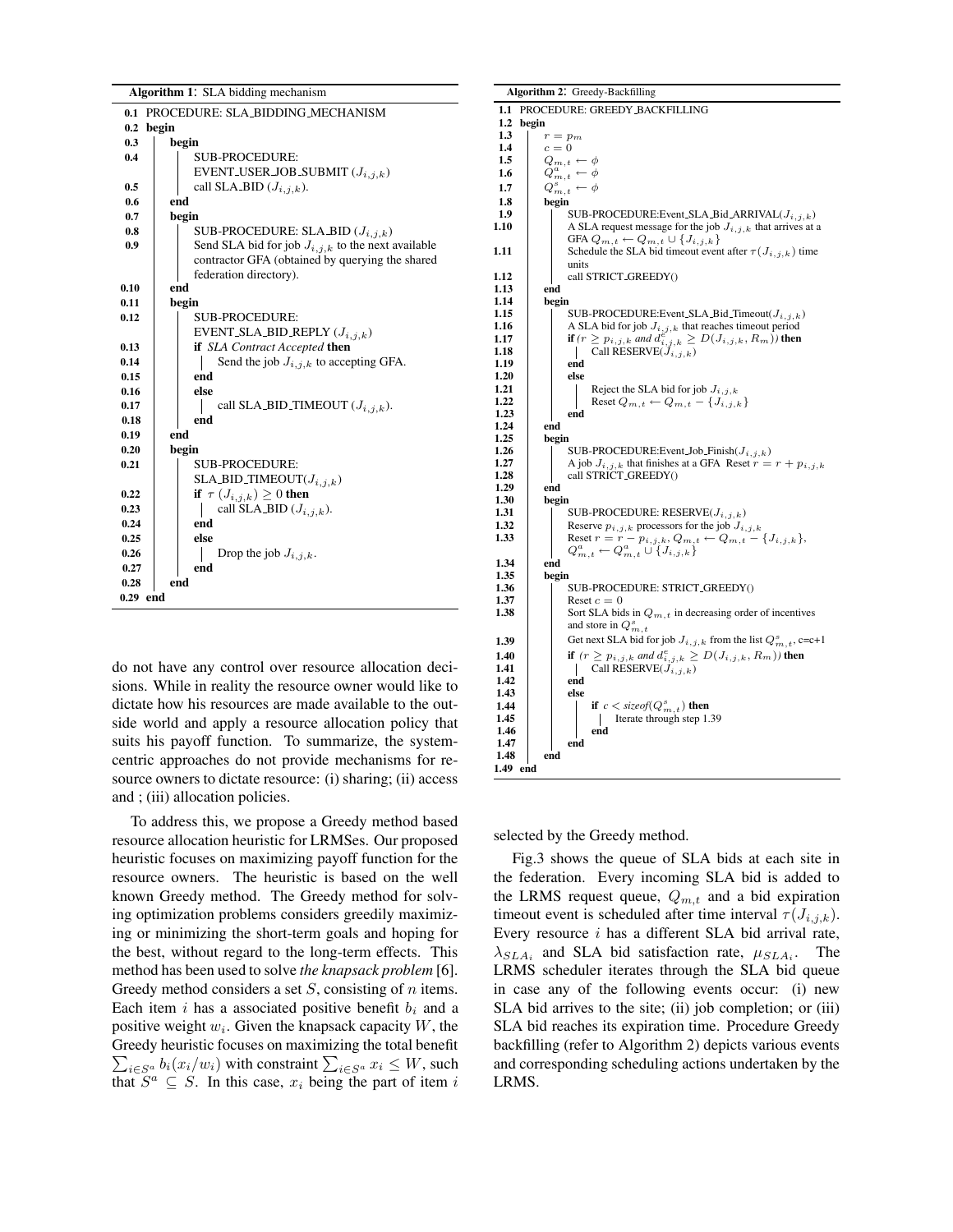

**Figure 3. SLA bid queues in Grid-Federation**

#### **3.3 Integer linear programming (ILP) formulation of scheduling heuristic**

Queue,  $Q_{m,t}$ , maintains the the set of job SLA bids currently negotiated with the LRMS at GFA  $m$  by time t. We consider the SLA bid acceptance variable  $x_{i,j,k}$ 

• Definition of variable:

 $x_{i,j,k} = 1$  if the SLA request for job  $J_{i,j,k}$  is accepted;

 $x_{i,j,k} = 0$  otherwise.

The Greedy-Backfilling heuristic accepts SLA requests constrained to the availability of number of processors requested for job  $J_{i,j,k}$  and expected response time  $d_{i,j,k}^e$ .

• Definition of the constraints:

$$
\sum_{\substack{1 \le i \le n_j \\ 1 \le j \le n_u \\ 1 \le k \le n}} p_{i,j,k} \le p_m \tag{4}
$$

 $p_m$  total number of processors available at a LRMS (GFA)  $m$ .  $p_{i,j,k}$  denotes number of processor requested during the SLA bid for job  $J_{i,j,k}$ . All the accepted SLA bids for jobs are maintained in the queue  $Q_{m,t}^a$ .

• Payoff or Objective function: The LRMS scheduler accepts SLA bids for the jobs such that it maximizes the resource owners' payoff function by applying the Greedy backfilling heuristic

$$
I_m = max\left(\sum_{\substack{1 \le i \le n_j \\ 1 \le j \le n_u \\ 1 \le k \le n \\ 1 \le m \le n}} B(J_{i,j,k}, R_m)\right) \tag{5}
$$

Note that, models for economic parameters i.e. how resource owners determine their price and how jobs are assigned deadline and budget can be found in [11].

### **4 Experiments and observations**

#### **4.1 Workload and resource methodology**

We performed trace based simulation to evaluate the effectiveness of our SLA-based superscheduling approach. The workload trace data was obtained from [1]. The trace contains real time workload of various resources/supercomputers including CTC SP2, KTH SP2, LANL CM5, LANL Origin, NASA iPSC, SDSC Par96, SDSC Blue, SDSC SP2 (See Table 2). The simulator was implemented using the GridSim [4] toolkit that allows modeling and simulation of distributed system entities for evaluation of scheduling algorithms. The simulation experiments were conducted by utilizing workload trace data over the total period of four days (in simulation units) at all the resources. We consider federation with computational economy mechanism as the resource sharing environment for our experiments.

### **4.2 Experiment 1 - Quantifying scheduling parameters related to resource owners and end-users with varying total SLA bid time**

We performed the simulations which comprised of end-users seeking OFT for their jobs (i.e. 100% users seek OFT). We vary the total SLA bid from 0% to 50% of total allowed job deadline. In case, no SLA bid delay is allowed (i.e.  $0\%$  of total allowed deadline) then the contacted GFA has to immediately make the admission control decision. In this case, we simulate FCFS based strategy for finalizing the SLA. However, in other cases we consider a Greedy backfilling SLA approach. Note that, due to space constraint we could not include all the details in this paper. Hence, the interested readers are adviced to refer to the report [11] for additional experiments and results.

#### **4.3 Results and observations**

#### **4.3.1 Federation perspective**

In experiment 1, we measure how varying of the total time for SLA bids coupled with Greedy backfill-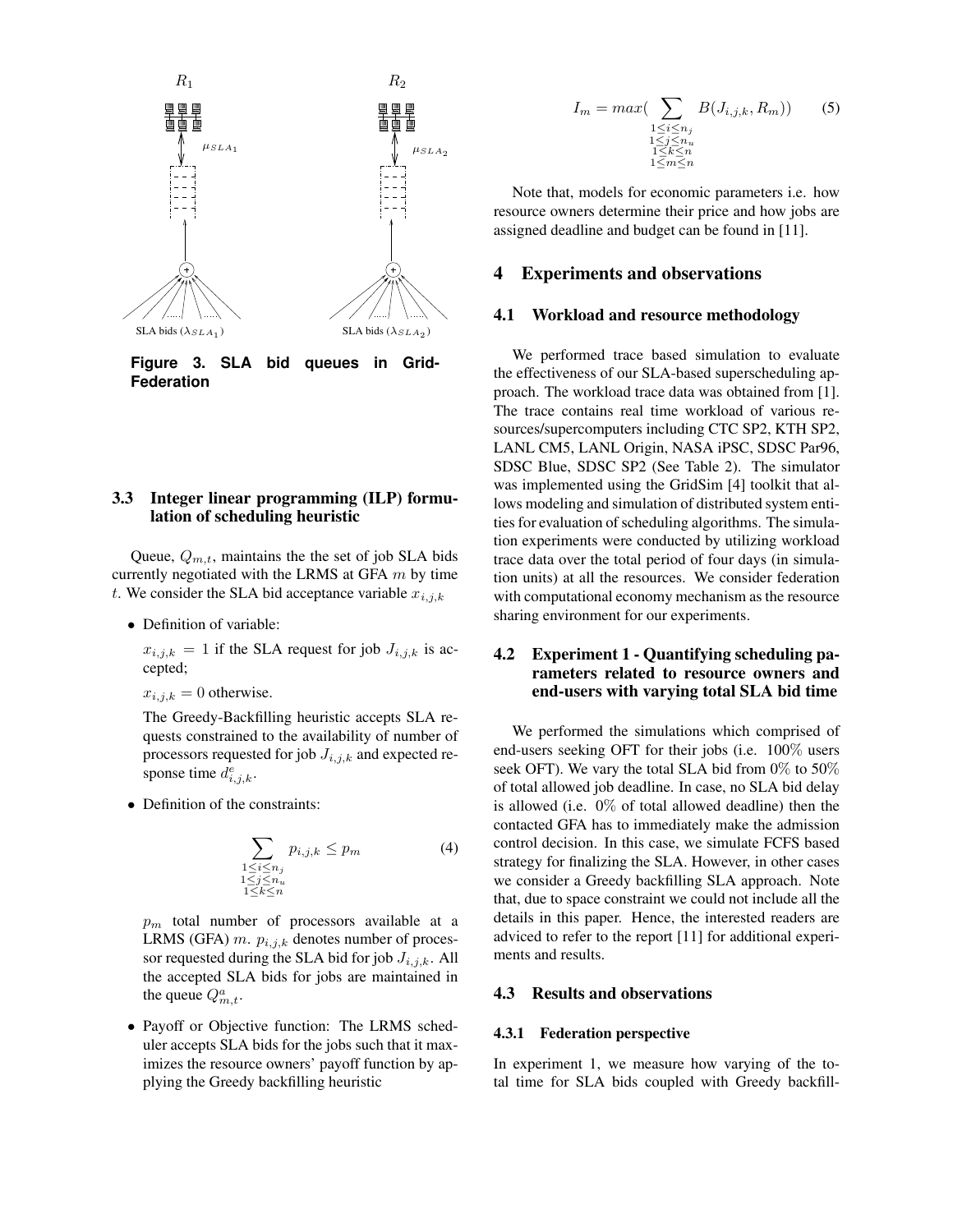|                     | <b>Trace Date</b>   |      |          | Jobs                      |      | NIC to Network Bandwidth |
|---------------------|---------------------|------|----------|---------------------------|------|--------------------------|
| Name                |                     |      | (rating) |                           |      | (Gb/Sec)                 |
| CTC SP <sub>2</sub> | June96-May97        | 512  | 850      | 79.302                    | 4.84 |                          |
| KTH SP <sub>2</sub> | Sep96-Aug97         | 100  | 900      | 28.490                    | 5.12 | LD.                      |
| LANL CM5            | Oct94-Sep96         | 1024 | 700      | 201.387                   | 3.98 |                          |
| LANL Origin         | Nov99-Apr2000       | 2048 | 630      | 121.989                   | 3.59 | 1.6                      |
| NASA iPSC           | Oct93-Dec93         | 128  | 930      | 42.264                    | 5.3  |                          |
| SDSC Par96          | Dec95-Dec96         | 416  | 710      | 38.719                    | 4.04 |                          |
| SDSC Blue           | Apr2000-Jan2003     | 1152 | 730      | 250,440                   | 4.16 |                          |
| SDSC SP2            | Apr98-Apr2000       | 128  | 920      | 73,496                    | 5.24 |                          |
|                     | Cluster<br>Resource |      |          | <b>MIPS</b><br>Processors |      | Quote(Price)             |

**Table 2. Workload and Resource Configuration**

ing resource allocation strategy affects the Grid participants across the federation. We quantify how the additional decision making time given to the LRMSes before finalizing the SLA contracts affects the overall system performance in terms of resource owner's and enduser's objective functions. We observed that when the LRMSes across the federation applied FCFS technique for finalizing the SLAs (i.e. no decision making time was given, so the LRMSes have to reply as soon as the SLA request was made), the resource owner's made  $4.102 \times 10^9$  grid dollars as incentive (refer to Fig.4(a)).

We observed that with an increase in the total SLA bidding time (i.e. as the LRMSes were allowed decision making time before finalizing the SLAs hence they applied Greedy backfilling scheduling on the queue of SLA bids), the resource owners earned more incentive as compared to the FCFS case. When 10% of the total deadline was allowed for SLA bids, the total incentive earned across the federation increased to  $4.219 \times 10^9$ grid dollars. While, in case 50% of total job deadline was allowed for the SLA bids, the total incentive accounted to  $4.558 \times 10^9$  grid dollars. Hence, the resource owners across federation exprienced an increase of approximately 10% in their incentive as compared to the FCFS case.

However, we observed that with an increase in the total SLA bid delay, the end-users across the federation experienced degraded QoS. During the FCFS case, the average response time across the federation was  $1.183 \times 10^4$  sim units (refer to Fig.4(b)). However, in case of 10% SLA bid delay the average response time increased to  $1.344 \times 10^4$  sim units. Finally, when 50% of the total job deadline was allowed as SLA bid delay the average response time further increased to  $1.956 \times 10^4$ sim units. Furthermore, in this case the end-users end up spending more budget as compared to the FCFS case (refer to Fig.4 $(c)$ ).

Hence, we can see that although the proposed approach leads to better optimization of resource owners' payoff function, it has degrading effect on the end-user's QoS satisfaction function across the federation.

### **5 Conclusion and future work**

In this paper, we presented an SLA-based superscheduling approach based on the contract net protocol. The proposed approach models a set of resource providers as a contract net while job superschedulers work as managers, responsible for negotiating SLA contracts and job superscheduling in the net. Superschedulers bid for SLA contracts in the net with a focus on completing the job within the user specified deadline. We analyzed how the varying degree of SLA bidding time (i.e. admission control decision making time for LRMSes) affects the resource providers' payoff function. The results show that the proposed approach gives resource owners finer control over resource allocation decisions. However, the results also indicate that the proposed approach has a degrading effect on the user's QoS satisfaction. However, we need to do more research on abstracting the user's QoS requirement. We need to analyze how the deadline type for the user jobs can be abstracted into different types such as into urgent and relaxed deadline. In these cases, jobs with an urgent requirement can be given a preference while finalizing SLA contracts hence providing improved QoS satisfaction to users. In our future work we will study to what extent the user profile can change and how pricing polices for resources leads to varied utility of the system. We also intend to look into simultaneously bidding for SLA contracts at multiple contractors in the net, for a superscheduling iteration l for a job  $J_{i,j,k}$ . This approach can increase the end-user's QoS satisfaction in terms of response time, as in this case the total waiting time per SLA bid is greatly reduced.

### **References**

- [1] *http://www.cs.huji.ac.il/labs/parallel*.
- [2] A. O. Allen. *Probability, Statistics and Queuing Theory with computer science applications*. Academic Press, INC., 1978.
- [3] R. Buyya, D. Abramson, J. Giddy, and H. Stockinger. Economic models for resource management and scheduling in grid computing. *Special Issue on Grid computing Environment, The Journal of concurrency and Computation:Practice and Experience (CCPE), Volume 14, Issue 13-15, Wiley Press*, 2002.